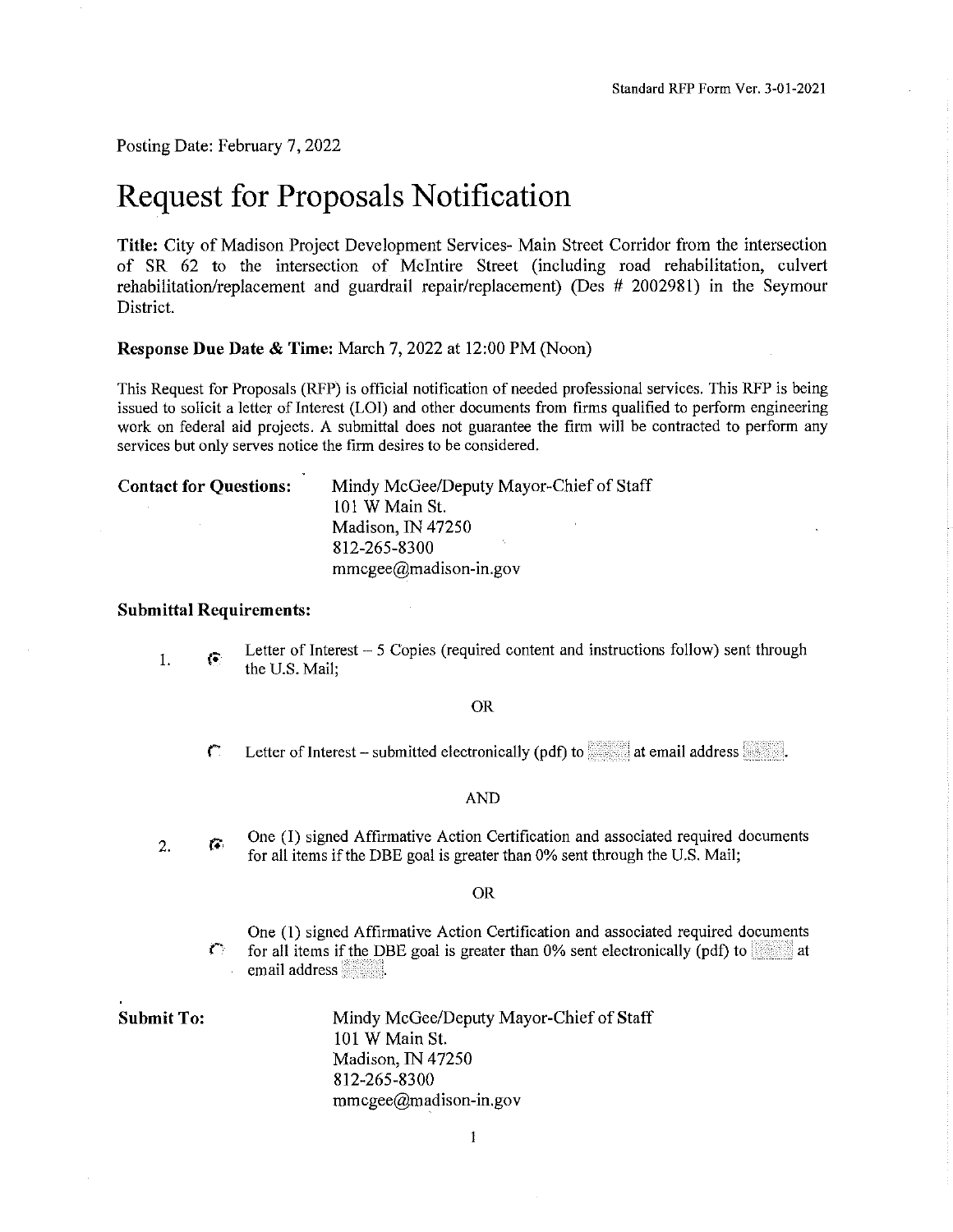#### **Selection Procedures:**

Consultants will be selected for work further described herein, based on the evaluation of the Letter of Interest (LOI) and other required documents. The Consultant Selection Rating Form used to evaluate and score the submittals is included for your reference. Final selection ranking will be determined by:

**f-'** The weighted score totals with the highest score being the top ranked firm

*('* Rank totals with the lowest rank total being the top ranked firm

### **Requirements for Letters of Interest (LOI)**

- A. General instructions for preparing and submitting a Letter of Interest (LOI).
	- 1. Provide the information, as stated in Item B below, in the same order listed and signed by an officer· of the firm. Signed and scanned documents, or electronically applied signatures are acceptable. Do not send additional forms, resumes, brochures, or other material unless otherwise noted in the item description.
	- 2. LOI's shall be limited to twelve  $(12)$  8  $\frac{1}{2}$ " x 11" pages that include Identification, Qualifications, Key Staff, and Project Approach.
	- 3. LOI's must be received no later than the "Response Due Date and Time"; as shown in the RFP header above. Responses received after this deadline will not be considered. Submittals must include all required attachments to be considered for selection.
- B. Letter of Interest Content
	- 1. Identification, Qualifications and Key Staff
		- a. Provide the firm name, address of the responsible office from which the work will be performed and the name and email address of the contact person authorized to negotiate for the associated work.
		- b. List all proposed sub consultants, their DBE status, and the percentage of work to be performed by the prime consultant and each sub consultant. (See Affirmative Action Certification requirements below.) A listing of certified DBE's eligible to be considered for selection as prime consultants or sub-consultants for this RFP can be found at the "Prequalified Consultants" link on the Indiana Department of Transportation (]NDOT) Consultants Webpage. (http://www.in.gov/indot/2732.htm).
		- c. List the Project Manager and other key staff members, including key sub consultant staff, and the percent of time the project manager will be committed for the contract, if selected. Include project engineers for important disciplines and staff members responsible for the work. Address the experience of the key staff members on similar projects and the staff qualifications relative to the required item qualifications.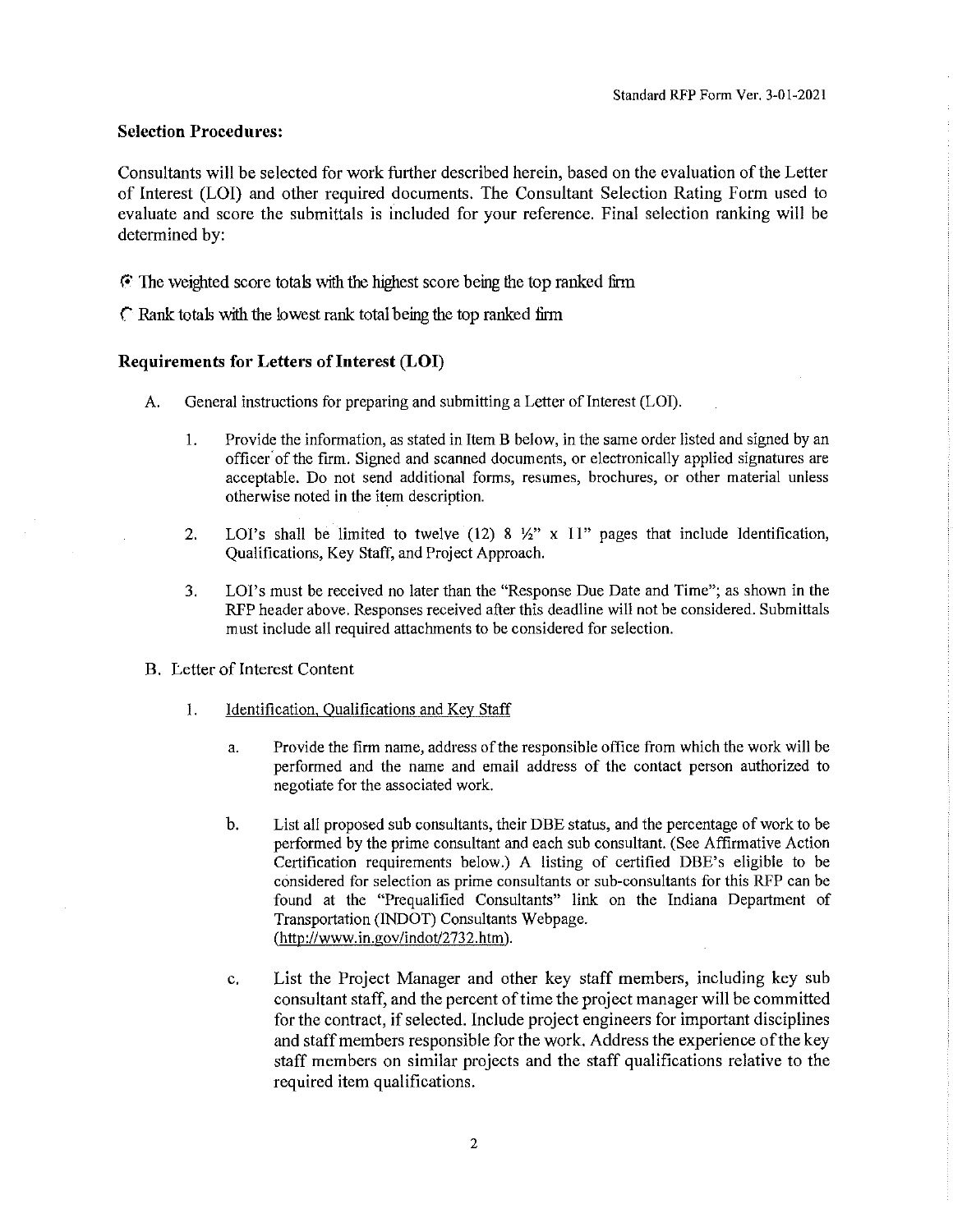- d. Describe the capacity of consultant staff and their ability to perform the work in a timely manner relative to present workload.
- 2. Project Approach
	- a. Provide a description of your project approach relative to the advertised services. For project specific items confirm the firm has visited the project site. For all items address your firm's technical understanding of the project or services, cost containment practices, innovative ideas and any other relevant information concerning your firm's qualifications for the project.

## **Requirements for Affirmative Action Certification**

A completed Affirmative Action Certification form is required for all items that identify a DBE goal greater than "0", in order to be considered for selection. The consultant must identify the DBE firms with which it intends to subcontract.

On the Affirmative Action Certification, include the contract participation percentage of each DBE and list what the DBE will be subcontracted to perform.

If the consultant does not meet the DBE goal, the consultant must provide documentation in additional pages after the form that evidences that it made good faith efforts to achieve the DBE goal.

All DBE subcontracting goals apply to all prime submitting consultants regardless of the prime's status of DBE.

# **INDOT DBE Reciprocity Agreement with KYTC**

An Agreement between INDOT and the Kentucky Transportation Cabinet (KYTC) established reciprocal acceptance of certification of DBE firms in their respective states under the Unified Certification Program (UCP) pursuant to  $49$  CFR  $?26.81(e)$  and (f).

Copies of the DBE certifications, as issued by INDOT or the Kentucky Transportation Cabinet (KYTC), are to be included as additional pages after the AAC form for each firm listed on the AAC form. The following are DBE Locator Directories for each State Transportation Agency:

## **INDOT: https://entapps.indot.in.gov/DBELocator/**

# **KYTC: https://transportation.ky.gov/Civil-Rights-and-Small-Business-Development/Pages/Certified-DBE-Directory.aspx**

Information about the Indiana DBE Program is available at: **https://www.in.gov/indot/2674.htm.** 

Information about the KYTC DBE Program is available at: **https://transportation.ky.gov/Civil-Rights-and-Small-Business-Development/Pages/default.aspx.**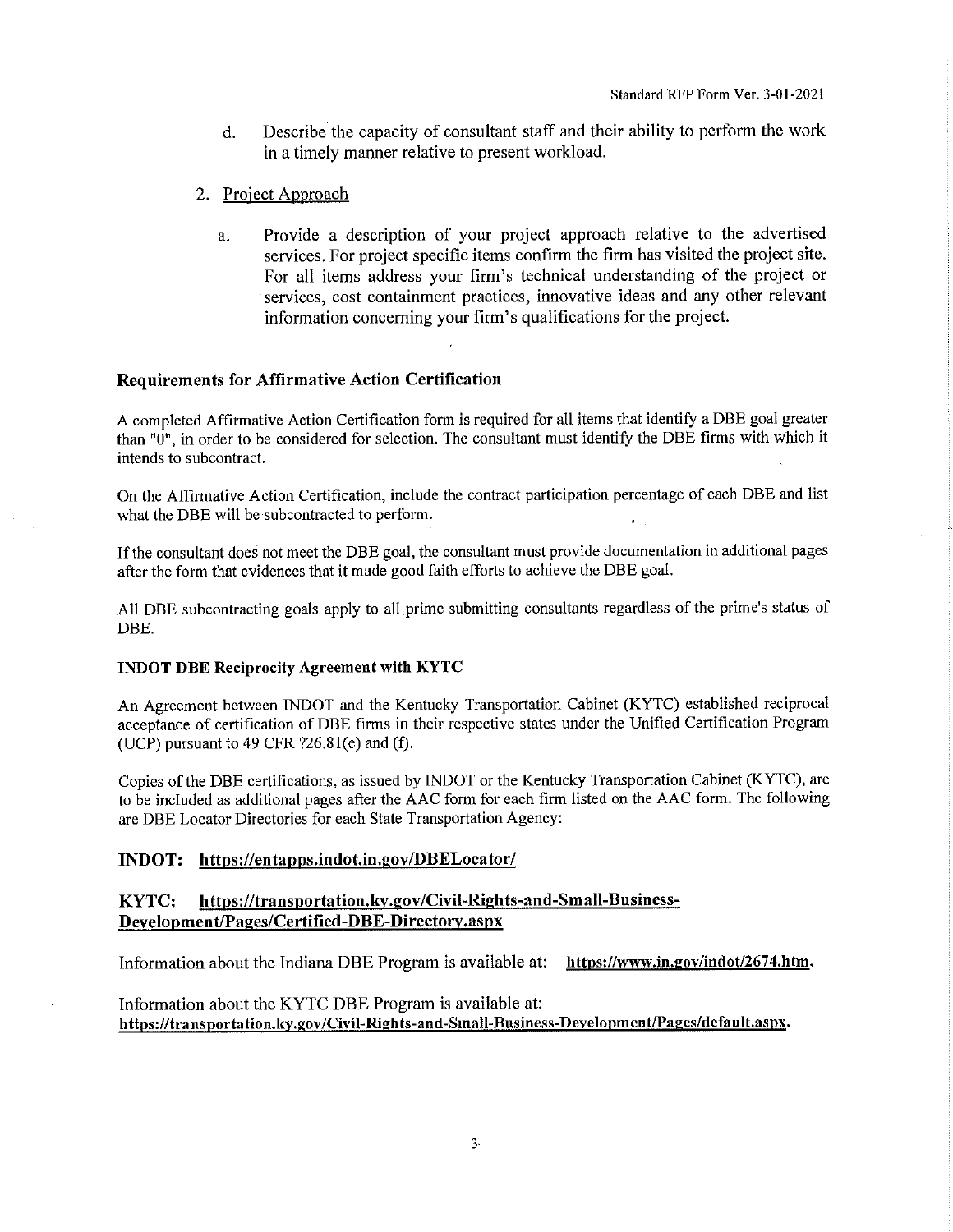# **Work item details:**

Local Public Agency: City of Madison

Project Location: Main Street from SR 62 to McIntire Street

Project Description: Project Development Services for road rehabilitation, culvert rehabilitation/replacement and guardrail repair/replacement.

INDOTDes#: 2002981

Phases Included: PE,RW

Estimated Construction Amount: 4,667,500.00

Funding: 80% Federal Funding, 20% Local Funding

Term of Contract: Until Completion of Project

DBE goal: 3%

Required Prequalification Categories:

**17** 5.2 Environmental Document Preparation - CE

**17** 6.1 Topographical Survey Data Collection

**17** 8.1 Non-Complex Roadway Design

 $\Box$  9.1 Level 1 Bridge Design

**17** 11.1 Right of Way Plan Development

**17** Additional Categories Listed Below:

5 .6 Waterway Permits

- 7 .1 Geotechnical Engineering Services
- 12.3 Value Analysis

12.6 Negotiations

12.8 Relocation

16.1 Utility Coordination

17.2 Small Structure and Pipe Hydraulic Design

18.1 Pavement Analysis-Design Services

**17** 12.1 Project Management for Aquisition Services

**P"** 12. 2 Title Search

- **P"** 12.4 Appraisal
- **17** 12.5 Appraisal Review
- $\Box$  13.1 Construction Inspection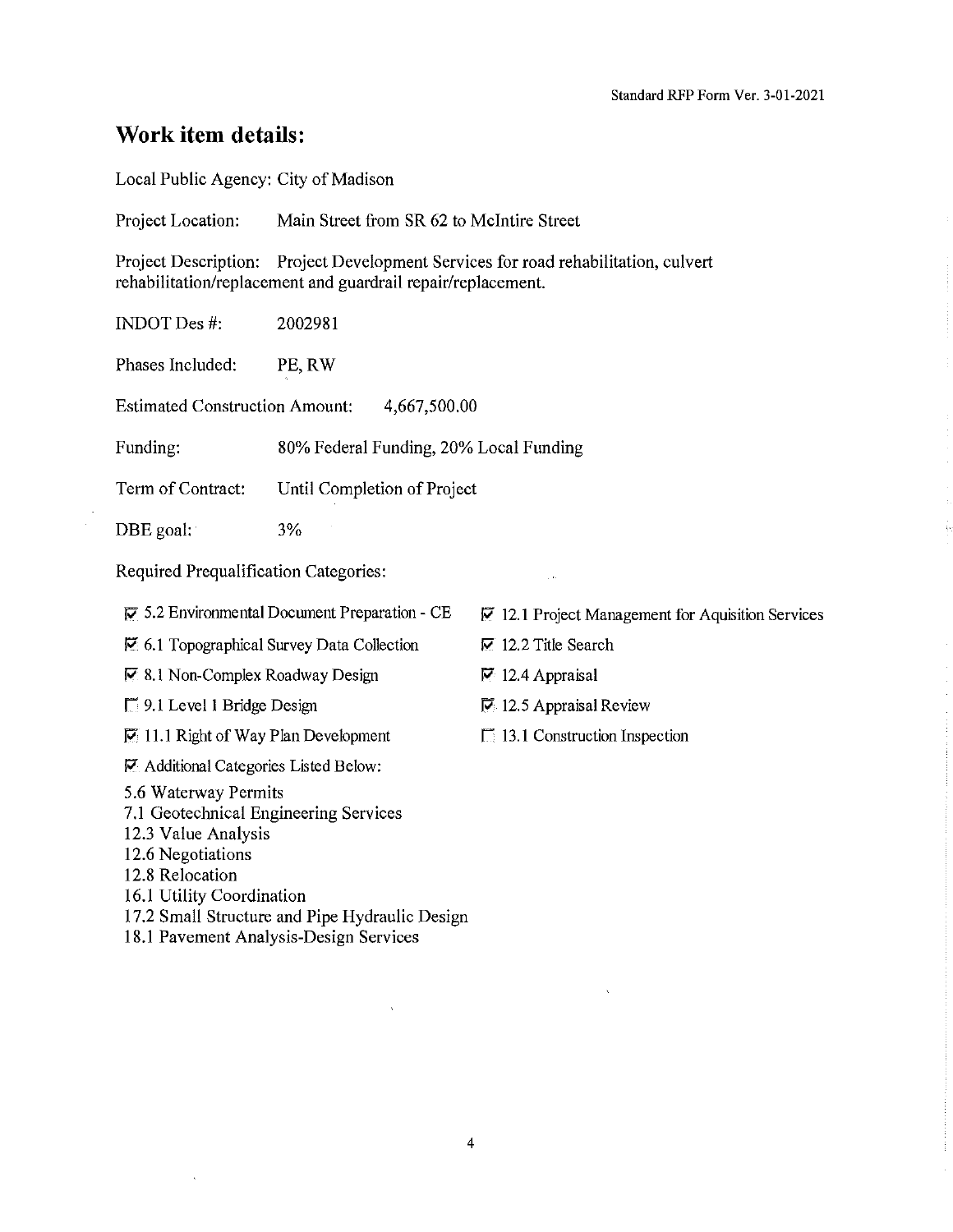# **LPA Consultant Selection Rating Sheet**

# Sample:

|                                  | <b>RFP Selection Rating for</b>                                                                                                            |                         |  |                                                                                                                                                                 | Des. No.         |       |                     |                   |
|----------------------------------|--------------------------------------------------------------------------------------------------------------------------------------------|-------------------------|--|-----------------------------------------------------------------------------------------------------------------------------------------------------------------|------------------|-------|---------------------|-------------------|
|                                  |                                                                                                                                            |                         |  | (City, County, Town) or (Local Public Agency)                                                                                                                   |                  |       |                     |                   |
|                                  |                                                                                                                                            |                         |  |                                                                                                                                                                 |                  |       |                     |                   |
|                                  | <b>Services Description:</b>                                                                                                               |                         |  |                                                                                                                                                                 |                  |       |                     |                   |
|                                  | <b>Consultant Name:</b>                                                                                                                    |                         |  |                                                                                                                                                                 |                  |       |                     |                   |
|                                  |                                                                                                                                            |                         |  |                                                                                                                                                                 |                  |       |                     |                   |
|                                  | <b>Evaluation Criteria to be Rated by Scorers</b>                                                                                          |                         |  |                                                                                                                                                                 |                  |       |                     |                   |
| Category                         | <b>Scoring Criteria</b>                                                                                                                    |                         |  |                                                                                                                                                                 | Scale            | Score | Weight              | Weighted<br>Score |
|                                  |                                                                                                                                            |                         |  | Performance evaluation score averages from historical performance data.                                                                                         |                  |       |                     |                   |
| Past                             |                                                                                                                                            |                         |  | Quality score for similar work from performance database.                                                                                                       |                  |       | 6                   |                   |
| Performance                      |                                                                                                                                            |                         |  | Schedule score from performance database<br>Responsiveness score from performance database                                                                      |                  |       | 3                   |                   |
|                                  |                                                                                                                                            |                         |  | Evaluation of the team's personnel and equipment to perform the project on time.                                                                                |                  |       |                     |                   |
| <b>Capacity of</b><br>Team to do |                                                                                                                                            |                         |  | Availability of more than adequate capacity that results in added value                                                                                         | 1                |       | 20                  |                   |
| Work                             |                                                                                                                                            |                         |  | Adequate capacity to meet the schedule.                                                                                                                         | $\bf{0}$         |       |                     |                   |
|                                  |                                                                                                                                            |                         |  | Insufficient available capacity to meet the schedule.                                                                                                           | -1               |       |                     |                   |
|                                  | to the deliverable.                                                                                                                        |                         |  | Technical Expertise: Unique Resources that yield a relevant added value or efficiency                                                                           |                  |       |                     |                   |
| Team's                           |                                                                                                                                            |                         |  | Demonstrated outstanding expertise and resources identified                                                                                                     | $\mathbf{2}$     |       |                     |                   |
| Demonstrated                     |                                                                                                                                            |                         |  | for required services for value added benefit.<br>Demonstrated high level of expertise and resources identified                                                 |                  |       | 15                  |                   |
| <b>Oualifications</b>            |                                                                                                                                            |                         |  | for required services for value added benefit.                                                                                                                  | 1                |       |                     |                   |
|                                  |                                                                                                                                            |                         |  | Expertise and resources at appropriate level.                                                                                                                   | 0                |       |                     |                   |
|                                  |                                                                                                                                            |                         |  | Insufficient expertise and/or resources                                                                                                                         | $-3$             |       |                     |                   |
|                                  |                                                                                                                                            |                         |  | Predicted ability to manage the project, based on: experience in size, complexity,                                                                              |                  |       |                     |                   |
|                                  | type, subs, documentation skills.                                                                                                          |                         |  |                                                                                                                                                                 |                  |       |                     |                   |
| Project                          | Demonstrated outstanding experience in similar type and complexity<br>Demonstrated high level of experience in similar type and complexity |                         |  |                                                                                                                                                                 | $\boldsymbol{2}$ |       | 20                  |                   |
| Manager                          |                                                                                                                                            |                         |  | Experience in similar type and complexity shown in resume.                                                                                                      | 1<br>0           |       |                     |                   |
|                                  |                                                                                                                                            |                         |  | Experience in different type or lower complexity                                                                                                                | $-1$             |       |                     |                   |
|                                  |                                                                                                                                            | Insufficient experience |  |                                                                                                                                                                 |                  |       |                     |                   |
|                                  |                                                                                                                                            |                         |  | Project Understanding and Innovation that provides cost and/or time savings.                                                                                    | $-3$             |       | 15                  |                   |
| Approach to                      |                                                                                                                                            |                         |  | High level of understanding and viable innovative ideas proposed.                                                                                               | $\overline{2}$   |       |                     |                   |
| Project                          |                                                                                                                                            |                         |  | High level of understanding of the project.                                                                                                                     | $\mathbf{1}$     |       |                     |                   |
|                                  |                                                                                                                                            |                         |  | Basic understanding of the project<br>Lack of project understanding                                                                                             | $\bf{0}$<br>$-3$ |       |                     |                   |
|                                  |                                                                                                                                            |                         |  |                                                                                                                                                                 |                  |       |                     |                   |
|                                  |                                                                                                                                            |                         |  |                                                                                                                                                                 |                  |       | Weighted Sub-Total: |                   |
|                                  |                                                                                                                                            |                         |  |                                                                                                                                                                 |                  |       |                     |                   |
|                                  |                                                                                                                                            |                         |  |                                                                                                                                                                 |                  |       |                     |                   |
|                                  | manner without regard to personal preference.                                                                                              |                         |  | It is the responsibility of scorers to make every effort to identify the firm most capable of producing the highest deliverables in a timely and cost effective |                  |       |                     |                   |
|                                  |                                                                                                                                            |                         |  |                                                                                                                                                                 |                  |       |                     |                   |
|                                  |                                                                                                                                            |                         |  | I certify that I do not have any conflicts of interest associated with this consultant as defined in 49CFR118.36.                                               |                  |       |                     |                   |
|                                  |                                                                                                                                            |                         |  | I have thoroughly reviewed the letter of interest for this consultant and certify that the above scores represent my best judgment of this firm's abilities.    |                  |       |                     |                   |
|                                  |                                                                                                                                            |                         |  |                                                                                                                                                                 |                  |       |                     |                   |
|                                  |                                                                                                                                            |                         |  |                                                                                                                                                                 |                  |       |                     |                   |
| Signature:                       |                                                                                                                                            |                         |  | Print Name:                                                                                                                                                     |                  |       |                     |                   |
|                                  |                                                                                                                                            |                         |  |                                                                                                                                                                 |                  |       |                     |                   |
| Title:                           |                                                                                                                                            |                         |  | Date:                                                                                                                                                           |                  |       |                     |                   |
|                                  |                                                                                                                                            |                         |  |                                                                                                                                                                 |                  |       |                     |                   |
|                                  |                                                                                                                                            |                         |  |                                                                                                                                                                 |                  |       |                     |                   |
|                                  |                                                                                                                                            |                         |  |                                                                                                                                                                 |                  |       |                     |                   |
| (Form Rev. 4-7-16)               |                                                                                                                                            |                         |  |                                                                                                                                                                 |                  |       |                     |                   |